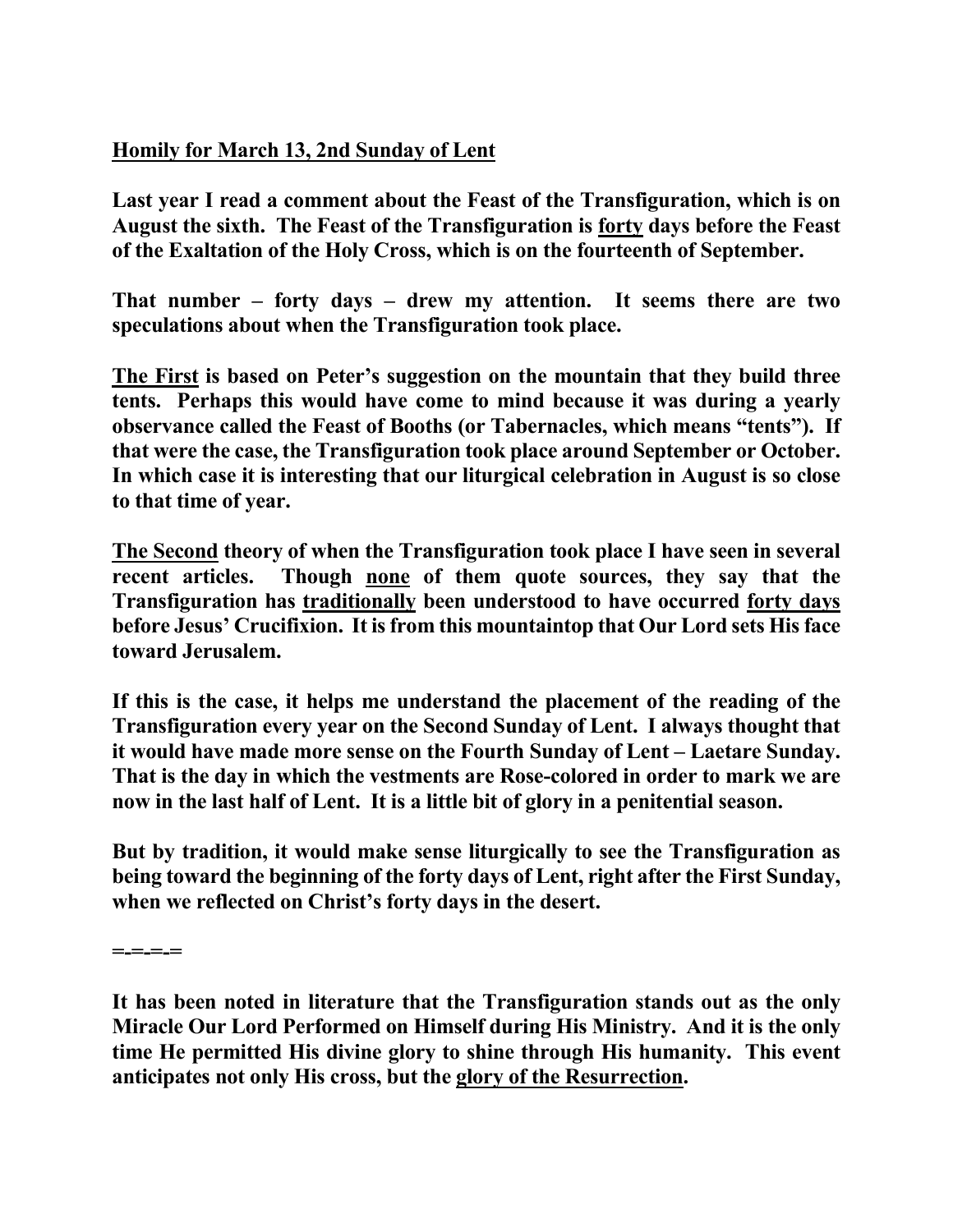**As Moses is one of the two figures who appear and speak to Christ, one Scripture Scholar listed several ways the Transfiguration links what God did in the Exodus and what God does at the Easter Event – in His Passion and Resurrection:** 

- *1. The Exodus of Moses was a liberation from slavery; in the same way the death and resurrection of Jesus liberates us from the forces of sin and death that enslave us.*
- *2. The Exodus of Moses began with a sacrifice in which the blood of a lamb brought salvation to the Hebrew people whose homes were marked with it; in the same way the blood of Jesus brings salvation to all who are washed in it (baptism) for eternity.*
- *3. The Exodus of Moses involved the Passover meal; Jesus will establish a new Passover meal in His own body and blood at the Last Supper.*
- *4. The Exodus of Moses led the people to Mount Sinai where they received the Law of God and entered into a Covenant with the Lord; Jesus is the very Word of God incarnate and will establish the new and eternal covenant in His blood on the cross of Calvary and offer us a share in it through the Eucharist.*
- *5. The Exodus led the people into the promised land; Jesus will lead us through His death, resurrection, and ascension to our heavenly homeland with the Father, Son, and Holy Spirit for eternity.*
- *6. [And Finally], It was the experience of the Exodus that formed the Hebrew people into the People of God and taught them obedience to the Lord; the Exodus of Jesus is what forms us as the New People of God through the waters of Baptism, and our Lord's example of faithful obedience to the Father's will becomes our model for Christian discipleship.*

**The scholar concludes this list by saying:** *"All these similarities, and others, show us how the Exodus of Jesus far surpasses that of Moses. Now we can understand why Jesus desires so strongly to advance toward Jerusalem where He will accomplish these great graces for the salvation of the world. The Transfiguration gives us a privileged insight into the meaning of our Lord's paschal mystery so that we can desire to participate in His Exodus."*